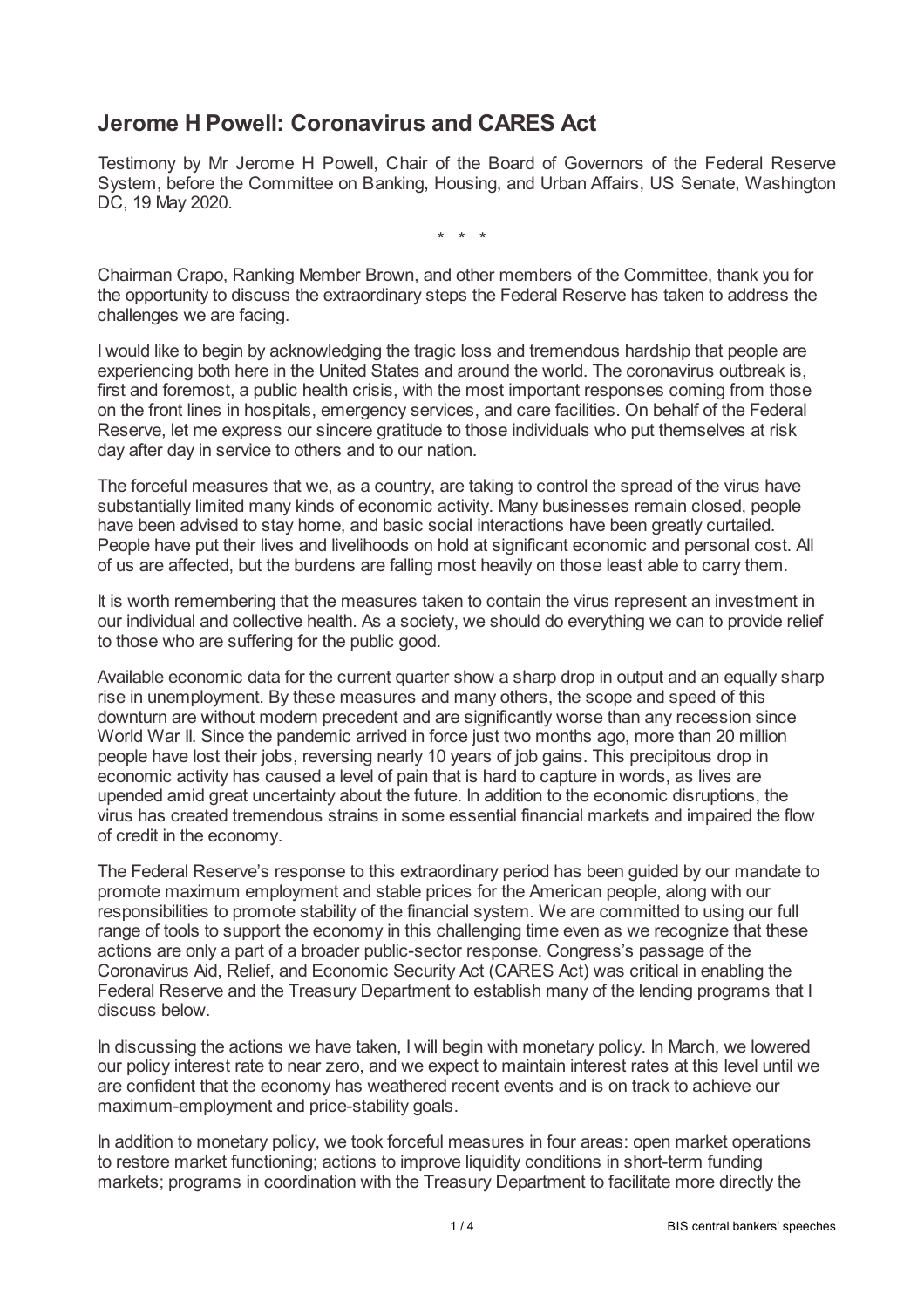flow of credit to households, businesses, and state and local governments; and measures to allow and encourage banks to use their substantial capital and liquidity levels built up over the past decade to support the economy during this difficult time.

Let me now turn to our open market operations and the circumstances that necessitated them. As tensions and uncertainty rose in mid-March, investors moved rapidly toward cash and shorter-term government securities, and the markets for Treasury securities and agency mortgage-backed securities, or MBS, started to experience strains. These markets are critical to the overall functioning of the financial system and to the transmission of monetary policy to the broader economy. In response, the Federal Open Market Committee undertook purchases of Treasury securities and agency MBS in the amounts needed to support smooth market functioning. With these purchases, market conditions improved substantially, and thus we have slowed our pace of purchases. While the primary purpose of these open market operations is to preserve smooth market functioning and effective policy transmission, the purchases will also foster more accommodative financial conditions.

As a more adverse outlook for the economy associated with COVID-19 took hold, investors exhibited greater risk aversion and pulled away from longer-term and riskier assets as well as from some money market mutual funds. To help stabilize short-term funding markets, we lengthened the term and lowered the rate on discount window loans to depository institutions. The Board also established, with the approval of the Treasury Department, the Primary Dealer Credit Facility (PDCF) under our emergency lending authority in section 13(3) of the Federal Reserve Act. Under the PDCF, the Federal Reserve provides loans against good collateral to primary dealers that are critical intermediaries in short-term funding markets. Similar to the largescale purchases of Treasury securities and agency MBS I mentioned earlier, this facility helps restore normal market functioning.

In addition, under section 13(3) and together with the Treasury Department, we set up the Commercial Paper Funding Facility, or CPFF, and the Money Market Mutual Fund Liquidity Facility, or MMLF. Both of these facilities have equity provided by the Treasury Department to protect the Federal Reserve from losses. Indicators of market functioning in commercial paper and other short-term funding markets improved substantially and rapid outflows from prime and tax-exempt money market funds stopped after the announcement and implementation of these facilities.

In mid-March, offshore U.S. dollar funding markets also came under stress. In response, the Federal Reserve and several other central banks announced the expansion and enhancement of dollar liquidity swap lines. In addition, the Federal Reserve introduced a new temporary repurchase agreement facility for foreign monetary authorities. These actions helped stabilize global U.S. dollar funding markets, and they continue to support the smooth functioning of U.S. Treasury and other financial markets as well as U.S. economic conditions.

As it became clear the pandemic would significantly disrupt economies across the world, markets for longer-term debt also faced strains. The cost of borrowing rose sharply for those issuing corporate bonds, municipal debt, and asset-backed securities (ABS) backed by consumer and small business loans. Effectively, creditworthy households, businesses, and state and local governments were unable to borrow at reasonable prices, which would have further reduced economic activity. In addition, small and medium-sized businesses that traditionally rely on bank lending faced large increases in their funding needs as they struggled with possible closure or substantially curtailed revenues.

To support the longer-term, market-based financing that is critical to economic activity, the Federal Reserve took a number of bold steps. These steps were designed to ensure that credit would flow to borrowers and thus support economic activity. With credit protection provided by the Treasury Department, on March 23 the Board announced that it would support consumer and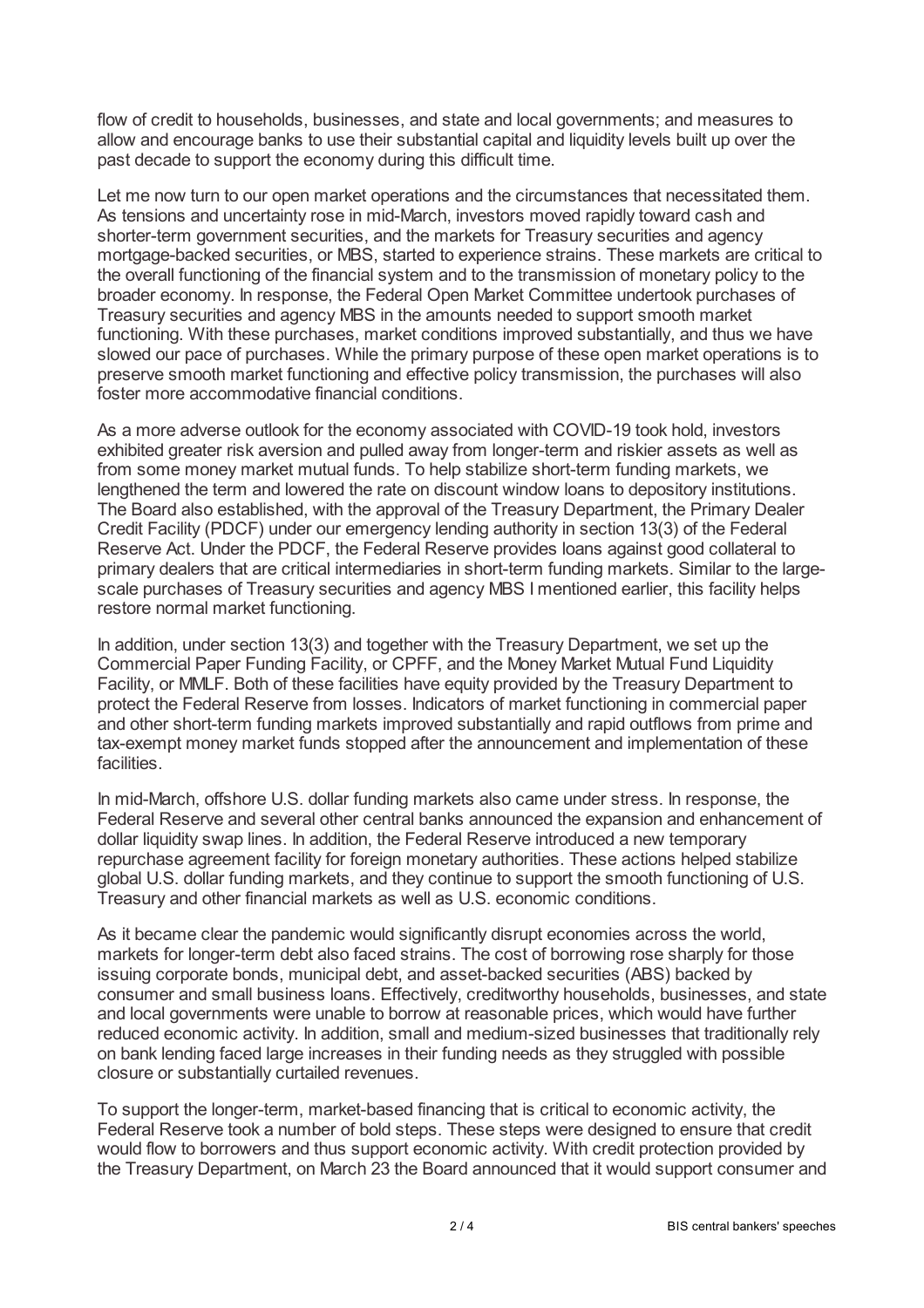small business lending by establishing the Term Asset-Backed Securities Loan Facility (TALF). The TALF will lend against ABS backed by newly issued auto loans, credit card loans, and other consumer and small business loans. In turn, these loans will support consumers seeking to obtain these important types of credit.

The Federal Reserve also took action with the Treasury Department under section 13(3) to support the credit needs of large employers through the Primary Market Corporate Credit Facility and the Secondary Market Corporate Credit Facility. These facilities primarily purchase bonds issued by U.S. companies that were investment grade on March 22, 2020. By purchasing these bonds, the Federal Reserve is able to lower the borrowing costs for investment-grade companies and thus facilitate economic activity.

The Federal Reserve is also preparing to launch the Main Street Lending Program, which is designed to provide loans to small and medium-sized businesses that were in good financial standing before the pandemic. Importantly, with these and other facilities that the Federal Reserve has not employed before, public input has been crucial in their development. For example, in response to comments received, we lowered the minimum loan size and raised the maximum loan size across the three lending facilities within the program; in addition, we expanded the size of firms allowed to borrow under the program to companies with up to 15,000 employees. These changes should help the program meet the needs of a wider range of employers that may need bridge financing to support their operations and the economic recovery. We will continue to adjust facilities as we learn more.

To bolster the effectiveness of the Small Business Administration's Paycheck Protection Program (PPP), the Federal Reserve is supplying liquidity to lenders backed by their PPP loans to small businesses. And to help state and local governments better manage cash flow pressures in order to continue to serve households and businesses in their communities, the Federal Reserve, together with the Treasury Department, established the Municipal Liquidity Facility under section 13(3) authority to purchase short-term debt directly from U.S. states, counties, cities, and certain multistate entities. The two corporate credit facilities, the Main Street Lending Program, and the Municipal Liquidity Facility all have equity provided by the Treasury Department to protect the Federal Reserve from losses. The passage of the CARES Act by Congress was critical in enabling the Federal Reserve and the Treasury Department to establish these real economy emergency lending programs that have the capacity to make more than \$2.6 trillion in loans.

The tools that the Federal Reserve is using under its 13(3) authority are for times of emergency, such as the ones we have been living through. When economic and financial conditions improve, we will put these tools back in the toolbox.

The final area where we took steps was in bank regulation. The Board made several adjustments, many temporary, to encourage banks to use their positions of strength to support households and businesses. Unlike the 2008 financial crisis, banks entered this period with substantial capital and liquidity buffers and improved risk-management and operational resiliency. As a result, they have been well positioned to cushion the financial shocks we are seeing. In contrast to the 2008 crisis when banks pulled back from lending and amplified the economic shock, in this instance they have greatly expanded loans to customers. Federal Reserve Board Vice Chair for Supervision Randal Quarles spoke to you about these topics last week.

The Federal Reserve has been entrusted with an important mission, and we have taken unprecedented steps in very rapid fashion over the past few months. In doing so, we embrace our responsibility to the American people to be as transparent as possible. We are deeply committed to transparency, and recognize that the need for transparency is heightened when we are called upon to use our emergency powers. This is particularly the case when Congress appropriates taxpayer funds to back lending programs that the Fed administers. In connection